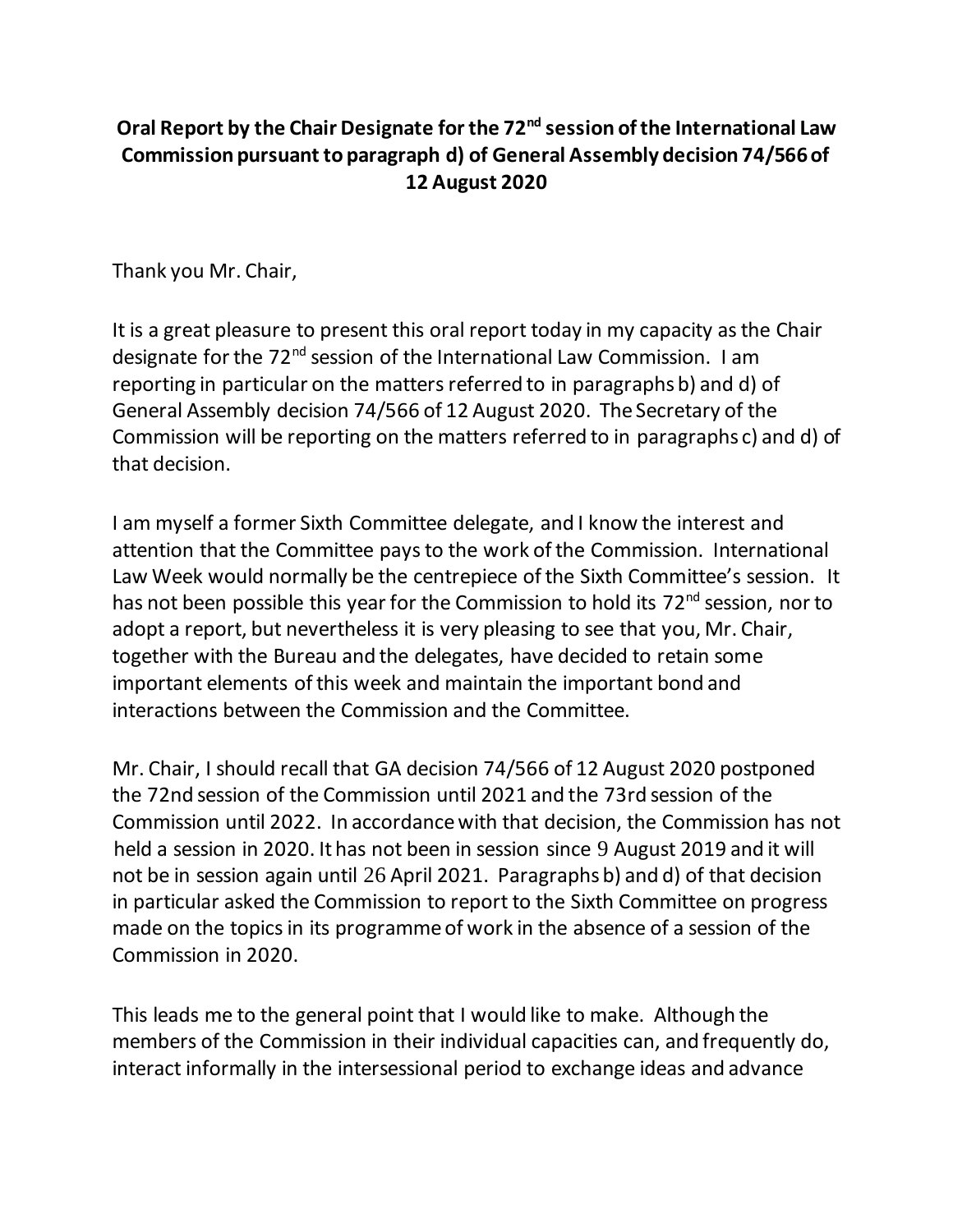their knowledge and understanding of the topics that are before the Commission, the Commission as such cannot advance its work in the intersessional period.

It is a long-established and inherent part of the working methods of the Commission that the members are in informal contact with each other and do considerable work in the intersessional period. We exchange ideas, consult each other and consult academic institutions and other expert bodies. These interactions may take place in-person, for example in the form of workshops organised in conjunction with academic institutions when conditions permit this, or by virtual means, email, in writing or by telephone.

Further, the detail and complexity of the legal issues addressed by the Commission, and the thoroughness with which they are researched and considered, are such that the members necessarily have to do considerable preparation in advance of the sessions. The Special Rapporteurs and Co-Chairs of the Study Group in particular spend several months researching, drafting and preparing their reports or issues papers which form the basis of the Commission's work during the session. They do so often in consultation with other members of the Commission, academic institutions, and other expert bodies. The other members of the Commission who receive these reports and issues papers equally spend a significant amount of time in preparation for the session, digesting and analysing the reports and papers, often conducting their own research into the issues raised, and preparing their views for presentation before the Commission.

It is perhaps not well understood that the members of the International Law Commission are part-time and unremunerated. We are variously university professors, legal practitioners, either private or governmental, judges, and current or retired diplomats or other government officials. The members carry out the considerable intersessional preparatory and informal work that I have just described in their private time.

Making progress on the topics in the programme of work of the Commission in this sense, informally in the intersessional period, through work carried out by the Commission members in their individual capacities, is a standard working method for the Commission, which clearly fulfils paragraph b) of GA decision 74/566.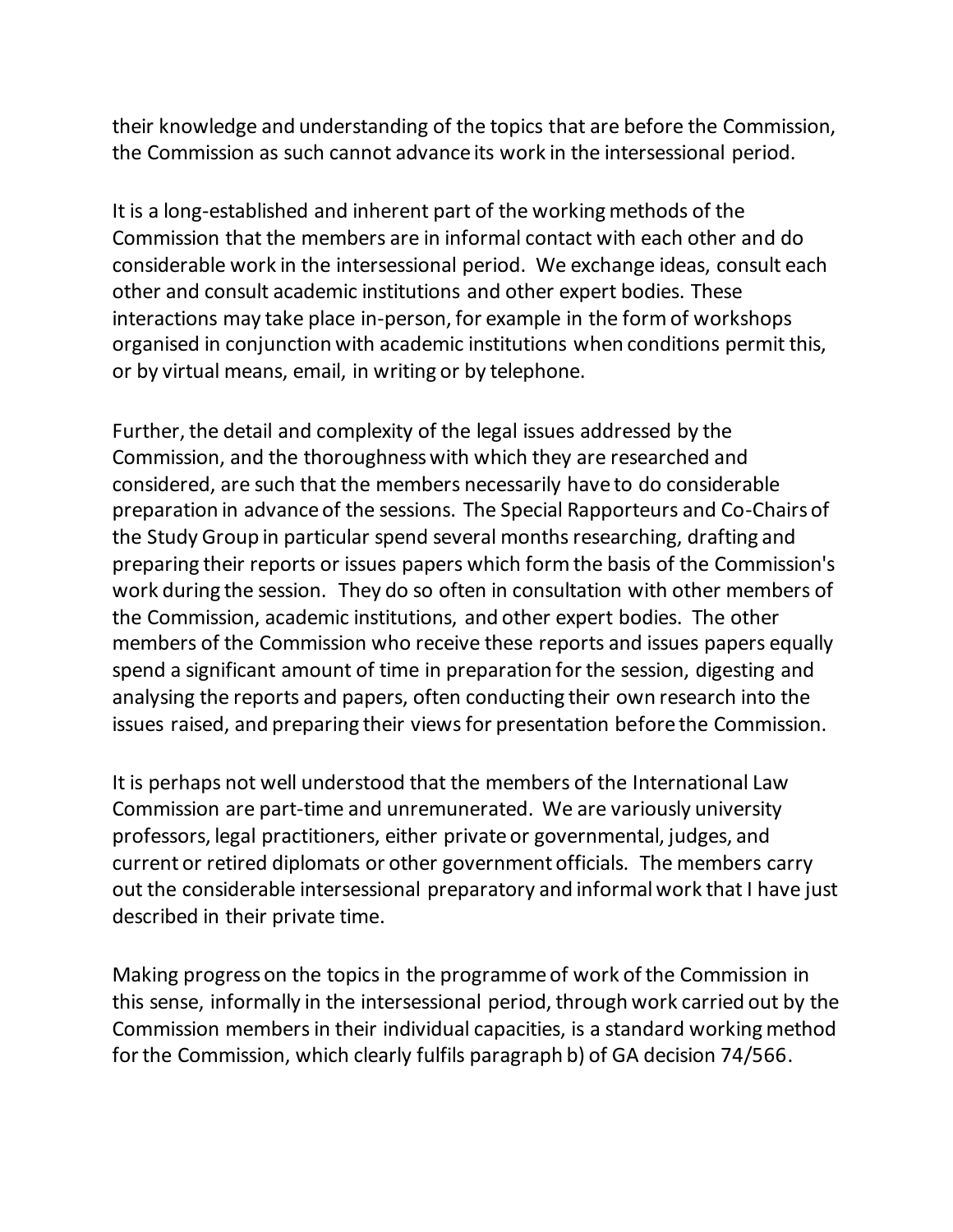I should repeat, however, so that there is no misunderstanding, that the Commission as such can only advance the topics before it in the formal sense, through debate, deliberations in the Drafting Committee and Study Group, and decisions taken on the basis of those deliberations, when it is in session, and through the annual report of its session to the General Assembly. Whatever informal progress is made by the individual members during the intersessional period needs to be brought by them to the Commission and presented there in order for it to be on the record, in the six official languages of the United Nations, to form part of the official proceedings of the Commission.

I turn now to the specific actions that the members of the Commission have been taking over the past few months which fulfil the request in paragraph b) of GA decision 74/566.

I begin with the actions of the Bureau designate of the Commission for its  $72<sup>nd</sup>$ session. Like the Bureau of the Sixth Committee, the Bureau of the Commission plans, organises, coordinates and enables the work of the Commission as a whole. The overarching fact to report is that the Bureau designate has had multiple virtual meetings since March this year to consider questions relating to the postponement of the 72nd session of the Commission, to keep the members of the Commission informed and consulted, and to coordinate and guide the possibilities for informal intersessional working among the members of the Commission. These virtual meetings were organised and participated in by members of the Secretariat of the Commission. I will deal relatively briefly with the matters related to the postponement of the 72nd session of the Commission because delegates are already familiar with the main points.

Fromearly March through September 2020, the Chair of the 71st session of the Commission and myself, as the Chair designate for the 72nd session, have convened multiple virtual meetings of the members designate of the Bureau for the 72nd session. In March, these were focused on the need to postpone the first part of the 72<sup>nd</sup> session of the Commission, taking into account advice from the Secretariat and from the UN administration at the UN Office in Geneva, which resulted in our letter of 16 March 2020 to the President of the General Assembly recommending the postponement of the first part of the 72nd session to the earliest date possible, and that an additional week be added to the second part of the 72nd session.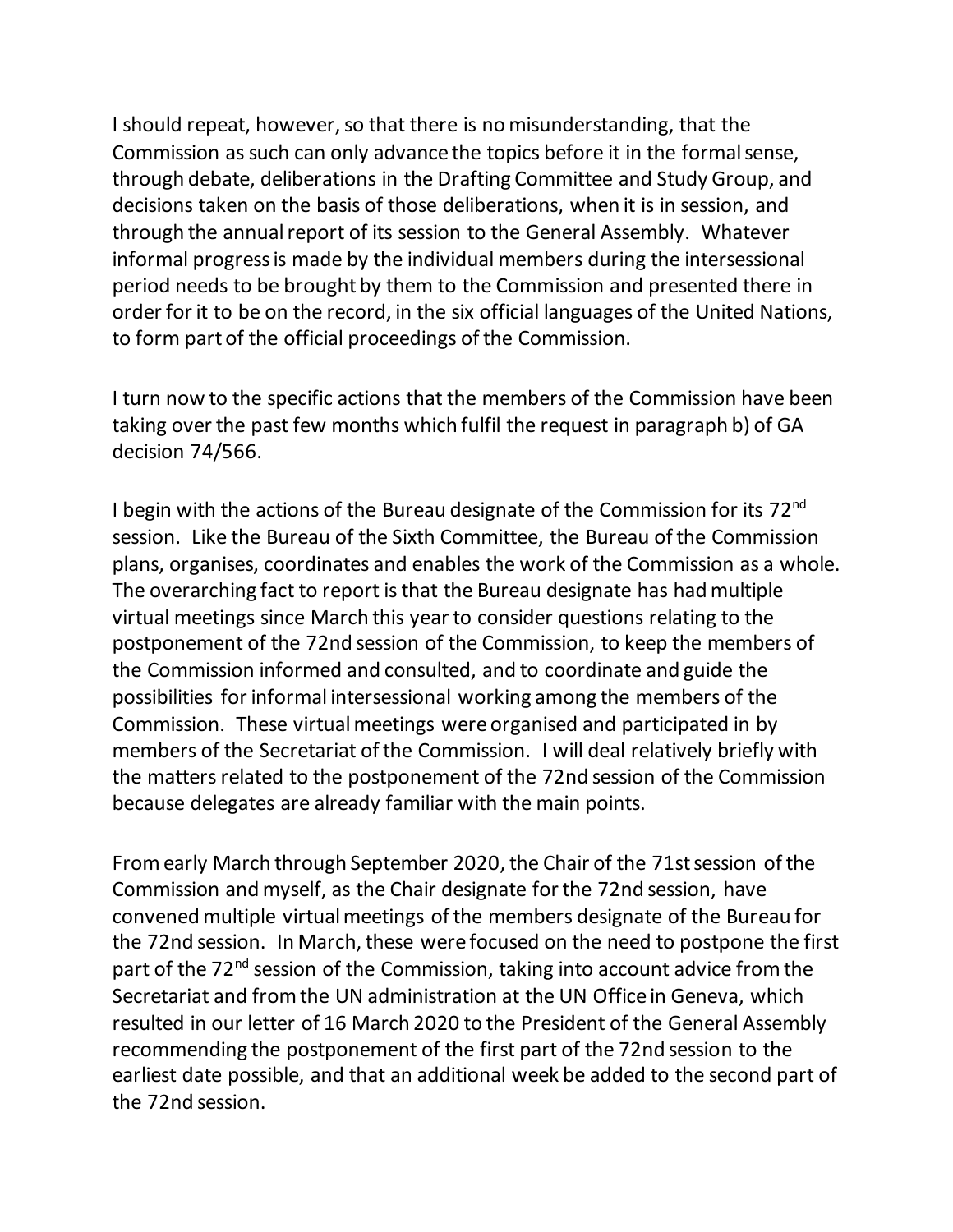Through April and May, these virtual Bureau designate meetings were focused on whether it would be possible to hold the second part of the Commission's 72<sup>nd</sup> session as planned. Taking into account information received from the Secretariat and the UN administration in Geneva, and in accordance with the unanimous views of all of the members of the Commission, these consultations resulted in our letter of 30 May 2020 to the President of the General Assembly recommending that the 72nd session of the Commission be postponed to 2021 and its 73<sup>rd</sup> session to 2022, and that the term of office of the current Commission members be extended by one year. Subsequent to that letter, the Chair of the  $71<sup>st</sup>$  session and I were pleased to brief delegates on this recommendation, together with the other members of the Bureau designate, at virtual consultations chaired by Ambassador Mlynar, the then Chair of the Sixth Committee, on 15 June 2020.

From June to September 2020, the Bureau designate continued to meet by virtual means to keep abreast of the progress among delegations in New York on the question of the postponement of the  $72<sup>nd</sup>$  session, but also to share information and to consider the possibilities for informal working among the Commission members in the absence of the session that had been scheduled for July to August 2020. In order to take this consideration forward, the Bureau designate agreed first to convene a meeting of what is known as the "enlarged Bureau" – which comprisesthe five Bureau members plus the Special Rapporteurs of the Commission and one of the Co-Chairs of the Study Group on Seal Level Rise in relation to International Law.

This meeting of the enlarged Bureau designate took place by virtual means, organised and attended by members of the Commission's Secretariat, on 19 August 2020. Through these consultations, the Co-Chairs of the Study Group updated the enlarged Bureau on the informal process of consultations in writing that they had been conducting since the issuance of the First Issues Paper on Sealevel Rise in relation to International Law, dealing with the possible implications for the law of the sea, and informed the enlarged Bureau of their future plans, including the possibility of virtual informal consultations at some point. In addition, three of the Special Rapporteurs and the Co-Chairs of the Study Group indicated their intention to participate in the informal virtual interaction with Sixth Committee delegates that will take place tomorrow, 28 October. As you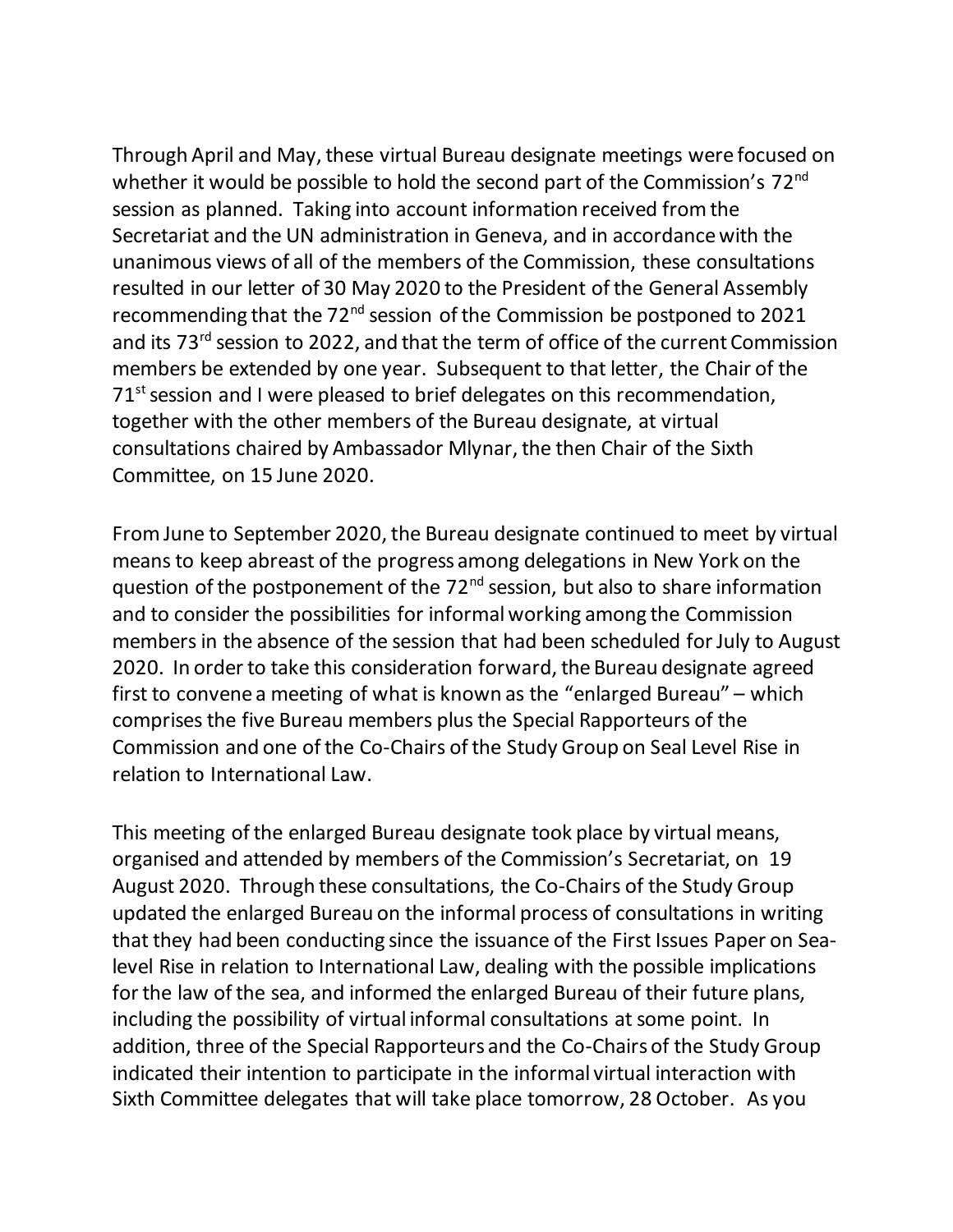know, these are the Special Rapporteurs for the topics: Peremptory norms of general international law (*Jus cogens*); Protection of the environment in relation to armed conflicts; Immunity of State officials from foreign criminal jurisdiction; and two of the Co-Chairs for the Study Group on Sea Level Rise in relation to International Law.

The virtual meeting of the enlarged Bureau designate also decided to convene an informal meeting of all of the members of the Commission, which subsequently took place on 3 September 2020. This meeting of all of the members, again organised and participated in by members of the Commission's Secretariat, was an opportunity to update the members on the activities of the Bureau designate, to bring to their attention the content of GA decision 74/566 and the intentions of the Special Rapporteurs and Co-Chairs of the Study Group, and to exchange information and hear views. This virtual meeting of all of the members also heard memorial statements in tribute to Judge Yankov of Bulgaria, a former eminent member of the Commission, who sadly passed away in October 2019. The statements are available on the website of the Commission.

In addition to the above matters, there have been a number of informal exchanges among Commission members, including on possible topics for the Commission's Long-term programme of work.

So to conclude, Mr. Chair, the members of the Commission have been continuing to work informally in the intersessional period, as they always do, exchanging ideas, enriching and furthering their understanding of the topics in the programme of work of the International Law Commission, and interacting with others to this end. This will continue tomorrow in the form of the informal interactions that are planned with Sixth Committee delegates, and I am confident that it will continue among the members of the Commission thereafter until we next meet in the Commission's session, scheduled to begin in Geneva on 26 April 2021. The progress thereby made informally in the intersessional period on the topics in the Commission's programme of work will no doubt be reflected by the various members of the Commission in their participation in the Commission's proceedings at its 72<sup>nd</sup> session, enabling the Commission to take account of that informal work and to include it in its deliberations and decision-making, as appropriate.